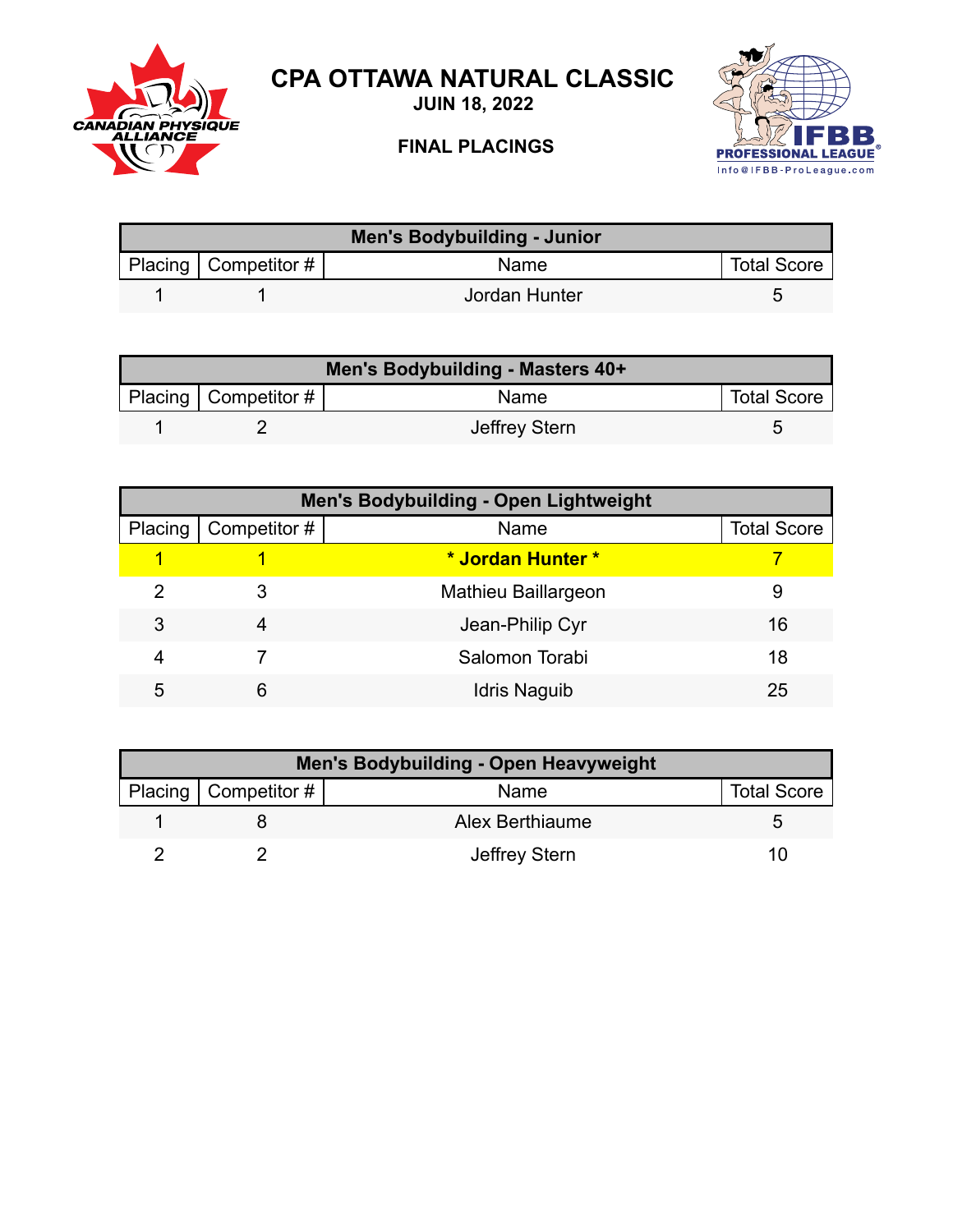|                |                   | <b>Men's Classic Physique - True Novice</b> |                    |
|----------------|-------------------|---------------------------------------------|--------------------|
| Placing        | Competitor #      | Name                                        | <b>Total Score</b> |
|                | 10                | <b>Cedrik Carriere</b>                      |                    |
| $\overline{2}$ | 15                | Jermell Lewis                               | 9                  |
| 3              | 17                | <b>Dyllon Lopes</b>                         | 14                 |
| 4              | 16                | Jeremy Little                               | 24                 |
| 5              | 9                 | <b>Matthew Broughton</b>                    | 26                 |
| 6              | 11                | <b>Andrew Demers</b>                        | 30                 |
| $\overline{7}$ | $12 \overline{ }$ | Daud Inyasaf                                | 39                 |
| 8              | 13                | Sean Joseph                                 | 40                 |
| 9              | 14                | <b>Benn Knight</b>                          | 41                 |
| 10             | 18                | Stephen Solecki                             | 45                 |

| <b>Men's Classic Physique - Novice</b> |                           |              |                    |  |
|----------------------------------------|---------------------------|--------------|--------------------|--|
|                                        | Placing   Competitor $\#$ | <b>Name</b>  | <b>Total Score</b> |  |
|                                        |                           | Daud Inyasaf |                    |  |

| <b>Men's Classic Physique - Junior</b> |                          |               |                    |  |
|----------------------------------------|--------------------------|---------------|--------------------|--|
|                                        | Placing   Competitor $#$ | <b>Name</b>   | <b>Total Score</b> |  |
|                                        |                          | Jeremy Little |                    |  |

| Men's Classic Physique - Masters 40+ |                        |            |                    |  |
|--------------------------------------|------------------------|------------|--------------------|--|
|                                      | Placing   Competitor # | Name       | <b>Total Score</b> |  |
|                                      |                        | Chris King |                    |  |
|                                      | 115                    | Peter Hehn | 1 ( )              |  |

|         | Men's Classic Physique - Open Class A |                             |                    |  |  |
|---------|---------------------------------------|-----------------------------|--------------------|--|--|
| Placing | Competitor #                          | Name                        | <b>Total Score</b> |  |  |
|         | 3                                     | * Mathieu Baillargeon *     | 5                  |  |  |
| 2       | 21                                    | <b>Zach Goddard</b>         | 12                 |  |  |
| 3       | 11                                    | <b>Andrew Demers</b>        | 14                 |  |  |
| 4       | 12                                    | Daud Inyasaf                | 19                 |  |  |
| 5       | 18                                    | Stephen Solecki             | 25                 |  |  |
| 6       | 22                                    | <b>Samuel Oseas Escobar</b> | 30                 |  |  |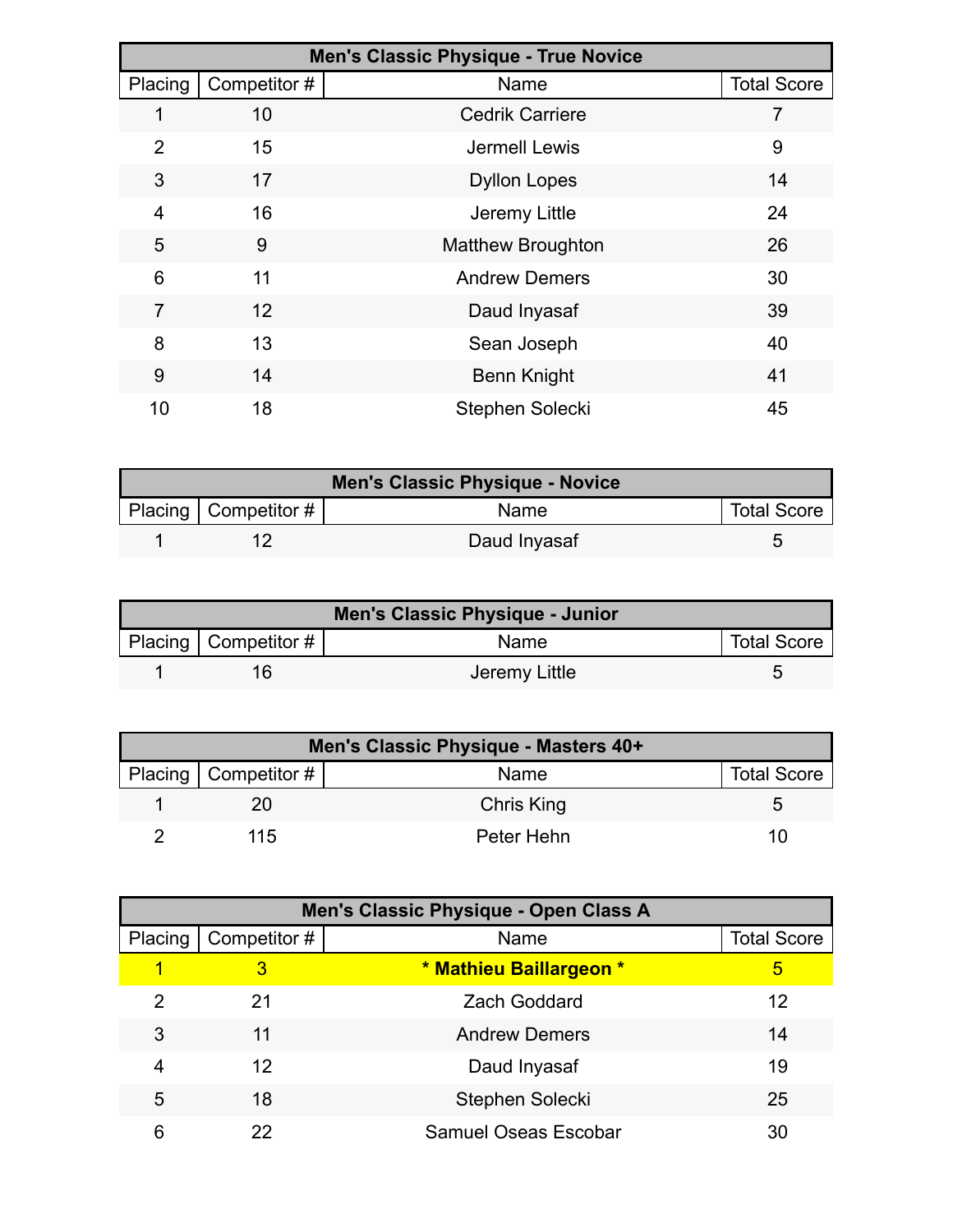|                |                | Men's Classic Physique - Open Class B |                    |
|----------------|----------------|---------------------------------------|--------------------|
| Placing        | Competitor #   | Name                                  | <b>Total Score</b> |
| 1              | 4              | Jean-Philip Cyr                       | 8                  |
| $\overline{2}$ | 10             | <b>Cedrik Carriere</b>                | 10                 |
| 3              | 23             | Corey Joseph                          | 13                 |
| 4              | 24             | <b>Mckenzie Turner</b>                | 22                 |
| 5              | $\overline{7}$ | Salomon Torabi                        | 23                 |
| 6              | 15             | Jermell Lewis                         | 29                 |
| $\overline{7}$ | 16             | Jeremy Little                         | 36                 |
| 8              | 20             | <b>Chris King</b>                     | 43                 |
| 9              | 13             | Sean Joseph                           | 44                 |
| 10             | 14             | <b>Benn Knight</b>                    | 51                 |
| 11             | 8              | Alex Berthiaume                       | 52                 |

| <b>Men's Physique - True Novice</b> |              |                             |                    |  |
|-------------------------------------|--------------|-----------------------------|--------------------|--|
| Placing                             | Competitor # | Name                        | <b>Total Score</b> |  |
| 1                                   | 30           | Nathan Kabongo              | 8                  |  |
| $\overline{2}$                      | 31           | Aaron Lee                   | 9                  |  |
| 3                                   | 27           | Joseph Convery              | 17                 |  |
| 4                                   | 29           | Lawrence Huang              | 20                 |  |
| 5                                   | 35           | Jesse Reynolds              | 22                 |  |
| 6                                   | 25           | Liam Bodor-Maclean          | 31                 |  |
| $\overline{7}$                      | 34           | Alexander O'keefe           | 35                 |  |
| 8                                   | 26           | <b>Craig Cohen</b>          | 42                 |  |
| 9                                   | 36           | <b>Austin St Pierre</b>     | 46                 |  |
| 10                                  | 33           | <b>Justin Leroux</b>        | 47                 |  |
| 11                                  | 28           | <b>Christopher Crawford</b> | 56                 |  |
| 12                                  | 37           | <b>Thomas Swailes</b>       | 58                 |  |

| <b>Men's Physique - Novice</b> |                        |                    |                    |  |
|--------------------------------|------------------------|--------------------|--------------------|--|
|                                | Placing   Competitor # | Name               | <b>Total Score</b> |  |
|                                | 35                     | Jesse Reynolds     | 5                  |  |
|                                | 25                     | Liam Bodor-Maclean | 11                 |  |
| ঽ                              | 38                     | Byungjun Jeun      | 14                 |  |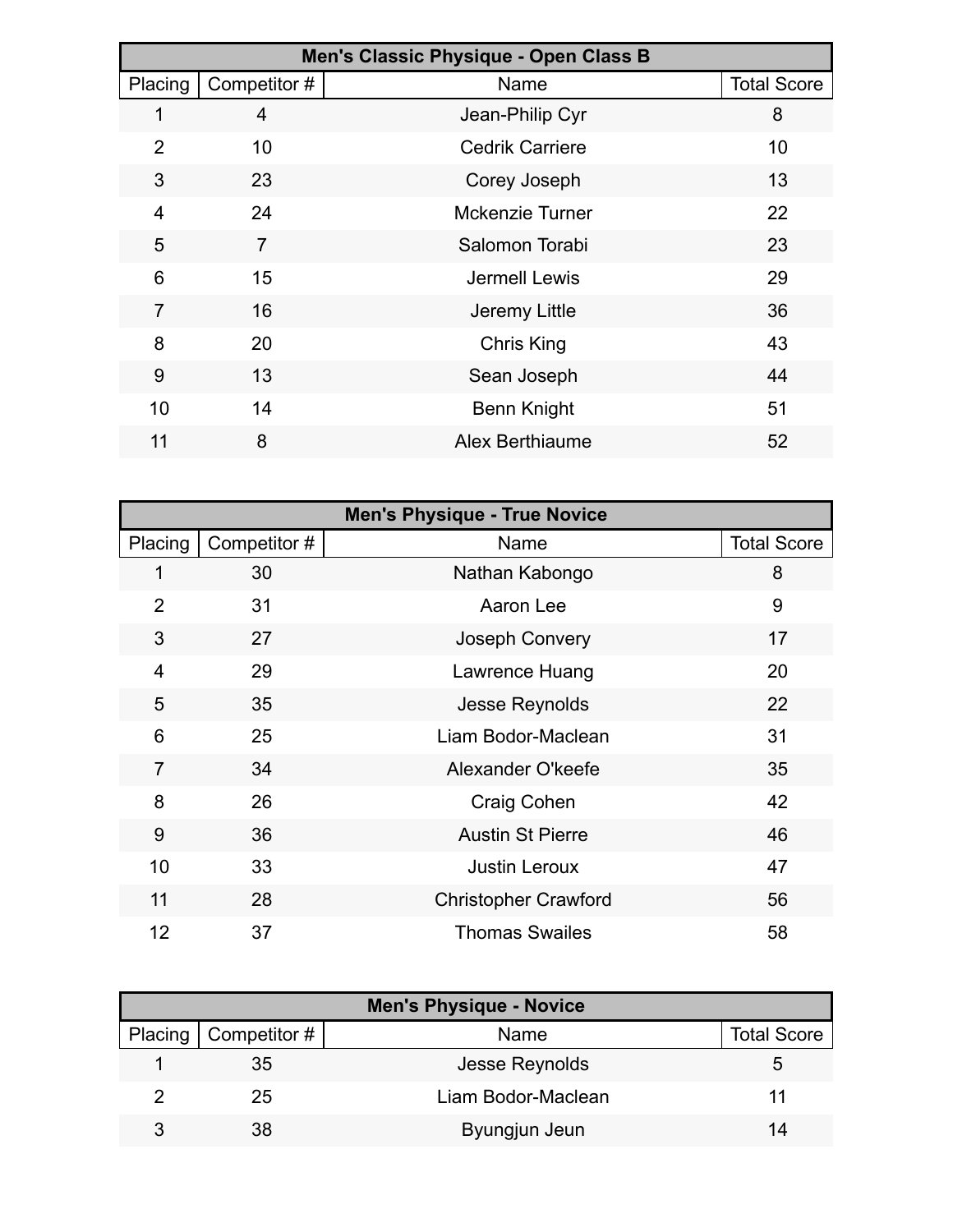| <b>Men's Physique - Junior</b> |                        |                     |                    |
|--------------------------------|------------------------|---------------------|--------------------|
|                                | Placing   Competitor # | Name                | <b>Total Score</b> |
|                                | 39                     | <b>Remi Beltran</b> | :C                 |
|                                | 34                     | Alexander O'keefe   | 10                 |

| Men's Physique - Masters 50+ |                        |            |                    |  |
|------------------------------|------------------------|------------|--------------------|--|
|                              | Placing   Competitor # | Name       | <b>Total Score</b> |  |
|                              | 115                    | Peter Hehn |                    |  |

|   | Men's Physique - Masters 40+ |                      |                    |  |  |
|---|------------------------------|----------------------|--------------------|--|--|
|   | Placing $\vert$ Competitor # | Name                 | <b>Total Score</b> |  |  |
|   | 40                           | Daniel Hebert        |                    |  |  |
|   | 33                           | <b>Justin Leroux</b> |                    |  |  |
| २ | 19                           | Alix Alcine          | 15                 |  |  |

| Men's Physique - Open Class A |                     |                      |                    |  |
|-------------------------------|---------------------|----------------------|--------------------|--|
| Placing <sup>1</sup>          | $\mid$ Competitor # | Name                 | <b>Total Score</b> |  |
|                               | 31                  | Aaron Lee            | 5                  |  |
| 2                             | 38                  | Byungjun Jeun        | 13                 |  |
| 3                             | 3                   | Mathieu Baillargeon  | 14                 |  |
|                               | 33                  | <b>Justin Leroux</b> | 19                 |  |

| <b>Men's Physique - Open Class B</b> |              |                              |                    |  |
|--------------------------------------|--------------|------------------------------|--------------------|--|
| Placing                              | Competitor # | Name                         | <b>Total Score</b> |  |
| 1                                    | 30           | * Nathan Kabongo *           | 8                  |  |
| $\overline{2}$                       | 27           | Joseph Convery               | 12                 |  |
| 3                                    | 42           | <b>Christopher Bussieres</b> | 13                 |  |
| $\overline{4}$                       | 21           | <b>Zach Goddard</b>          | 22                 |  |
| 5                                    | 39           | <b>Remi Beltran</b>          | 28                 |  |
| 6                                    | 43           | Dave Fraser                  | 29                 |  |
| 7                                    | 35           | Jesse Reynolds               | 30                 |  |
| 8                                    | 34           | Alexander O'keefe            | 40                 |  |
| 9                                    | 41           | <b>Amirouche Oukrid</b>      | 44                 |  |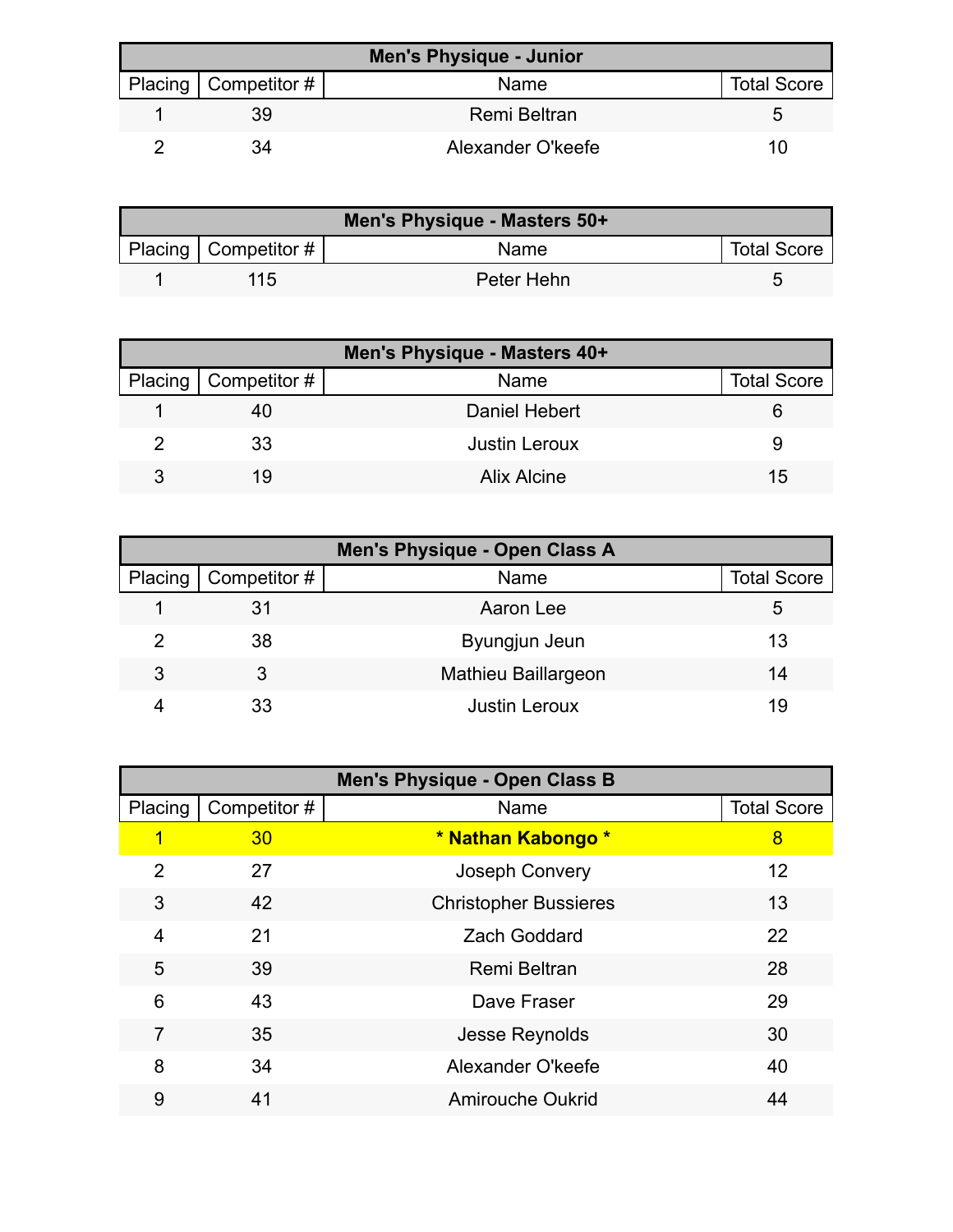| Men's Physique - Open Class C |                        |                        |                    |  |
|-------------------------------|------------------------|------------------------|--------------------|--|
|                               | Placing   Competitor # | Name                   | <b>Total Score</b> |  |
|                               | 44                     | <b>Alex Carmichael</b> |                    |  |
|                               | 25                     | Liam Bodor-Maclean     | 9                  |  |
| 3                             | 26                     | <b>Craig Cohen</b>     | 16                 |  |
|                               |                        | Daniel Hebert          |                    |  |

| <b>Women's Physique - True Novice</b> |                   |                    |  |
|---------------------------------------|-------------------|--------------------|--|
| Placing   Competitor #                | Name              | <b>Total Score</b> |  |
| 45                                    | Mackenzie Craig   |                    |  |
| 46                                    | Malanie Wadsworth |                    |  |

| Women's Physique - Masters 35+ |                        |                        |                    |
|--------------------------------|------------------------|------------------------|--------------------|
|                                | Placing   Competitor # | Name                   | <b>Total Score</b> |
|                                |                        | <b>Beverley Dunbar</b> |                    |
|                                | 46                     | Malanie Wadsworth      |                    |

| <b>Women's Physique - Open</b> |              |                          |                    |
|--------------------------------|--------------|--------------------------|--------------------|
| Placing                        | Competitor # | Name                     | <b>Total Score</b> |
|                                | 49           | Juliane Maisonneuve      | 5                  |
| 2                              | 48           | Krysten Alexeenko        | 11                 |
| 3                              | 45           | Mackenzie Craig          | 14                 |
| 4                              | 47           | <b>Beverley Dunbar</b>   | 22                 |
| 5                              | 46           | <b>Malanie Wadsworth</b> | 23                 |

| <b>Women's Figure - True Novice</b> |                        |                        |                    |  |
|-------------------------------------|------------------------|------------------------|--------------------|--|
|                                     | Placing   Competitor # | Name                   | <b>Total Score</b> |  |
|                                     | 51                     | Jasmin Dotzko          | 5                  |  |
| 2                                   | 50                     | <b>Victoria Beatty</b> | 10                 |  |
| 3                                   | 52                     | <b>Cynthia Nugent</b>  | 16                 |  |
|                                     | 53                     | Julie Sangemino        | 19                 |  |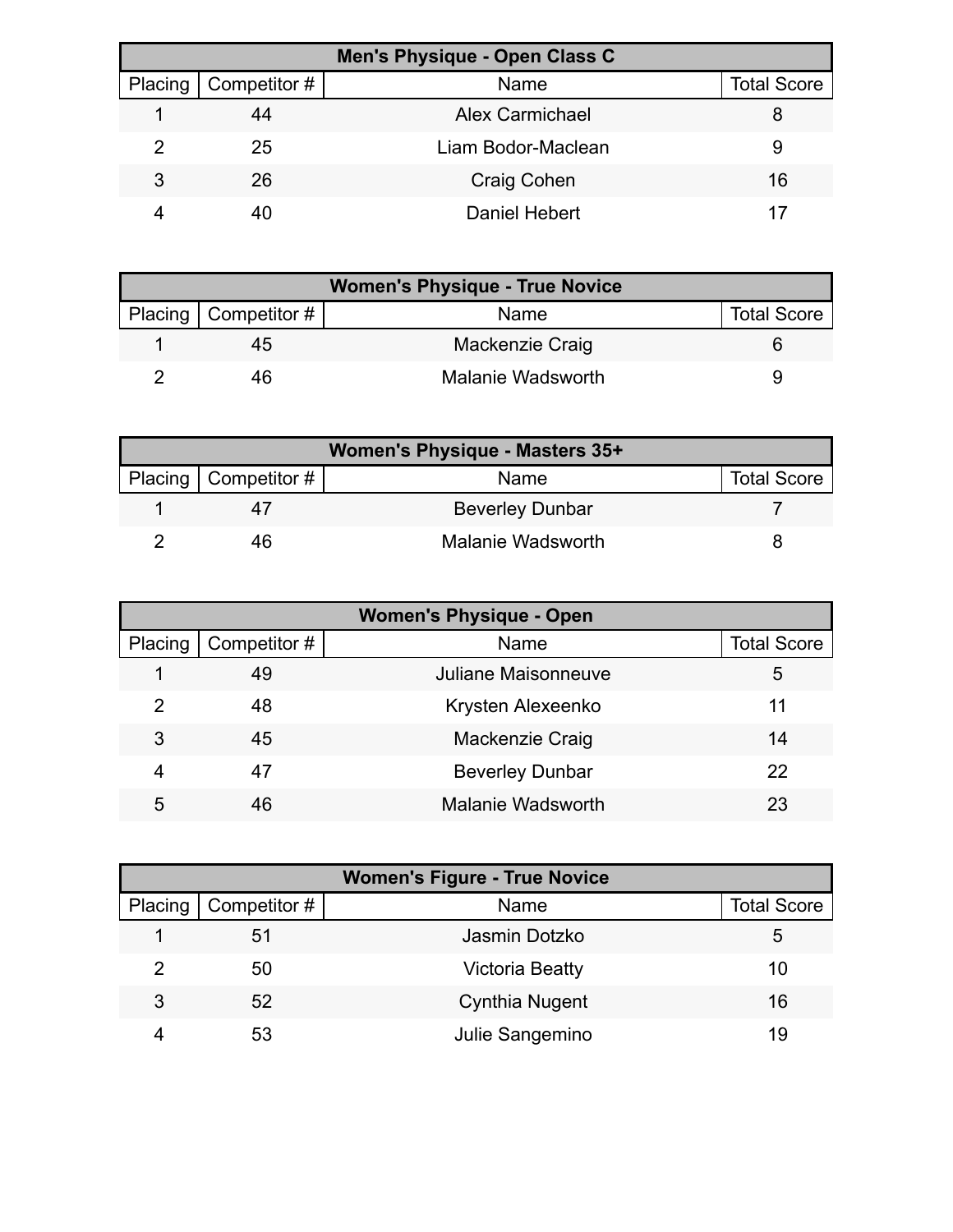| <b>Women's Figure - Novice</b> |                          |                        |                    |
|--------------------------------|--------------------------|------------------------|--------------------|
|                                | Placing   Competitor $#$ | Name                   | <b>Total Score</b> |
|                                | 52                       | Cynthia Nugent         |                    |
|                                | 54                       | Marie-Louise Trombetta |                    |

| Women's Figure - Masters 45+ |              |                         |                    |
|------------------------------|--------------|-------------------------|--------------------|
| Placing                      | Competitor # | Name                    | <b>Total Score</b> |
|                              | 55           | Janelle Denton          | 5                  |
|                              | 56           | <b>Sharon Wilkinson</b> | 12                 |
| 3                            | 53           | Julie Sangemino         | 15                 |
|                              | 54           | Marie-Louise Trombetta  | 18                 |

| Women's Figure - Masters 35+ |              |                         |                    |
|------------------------------|--------------|-------------------------|--------------------|
| Placing                      | Competitor # | Name                    | <b>Total Score</b> |
| 1                            | 57           | <b>Caroline Gallant</b> | 8                  |
| 2                            | 55           | Janelle Denton          | 9                  |
| 3                            | 58           | Joanna Michel           | 14                 |
| 4                            | 59           | <b>Tiana Veal</b>       | 19                 |
| 5                            | 56           | <b>Sharon Wilkinson</b> | 27                 |
| 6                            | 53           | Julie Sangemino         | 31                 |
|                              | 54           | Marie-Louise Trombetta  | 32                 |

| <b>Women's Figure - Open Class A</b> |              |                         |                    |
|--------------------------------------|--------------|-------------------------|--------------------|
| Placing                              | Competitor # | Name                    | <b>Total Score</b> |
|                                      | 51           | * Jasmin Dotzko *       | 6                  |
| 2                                    | 55           | Janelle Denton          | $12 \overline{ }$  |
| 3                                    | 57           | <b>Caroline Gallant</b> | 13                 |
| 4                                    | 50           | <b>Victoria Beatty</b>  | 21                 |
| 5                                    | 58           | Joanna Michel           | 24                 |
| 6                                    | 45           | Mackenzie Craig         | 30                 |
| 7                                    | 52           | Cynthia Nugent          | 35                 |
| 8                                    | 54           | Marie-Louise Trombetta  | 40                 |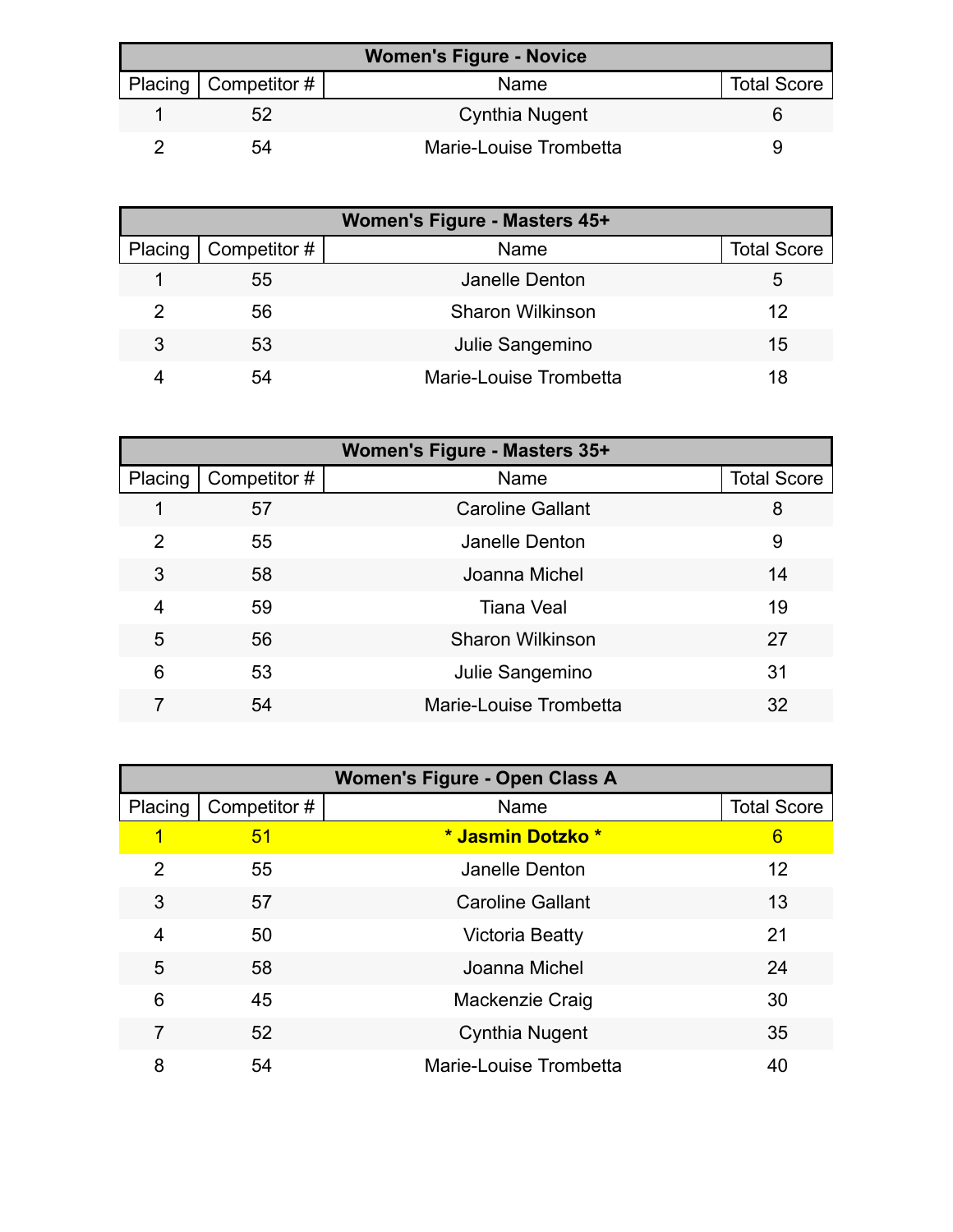| Women's Figure - Open Class B |                        |                         |                    |  |
|-------------------------------|------------------------|-------------------------|--------------------|--|
|                               | Placing   Competitor # | Name                    | <b>Total Score</b> |  |
|                               | 59                     | <b>Tiana Veal</b>       |                    |  |
|                               | 56                     | <b>Sharon Wilkinson</b> | 10                 |  |

| <b>Women's Wellness - True Novice</b> |              |                        |                    |  |
|---------------------------------------|--------------|------------------------|--------------------|--|
| Placing                               | Competitor # | Name                   | <b>Total Score</b> |  |
|                                       | 61           | <b>Barbi Kvisz</b>     | 5                  |  |
|                                       | 62           | Dagmar Lowry           | 11                 |  |
| 3                                     | 50           | <b>Victoria Beatty</b> | 15                 |  |
|                                       | 63           | <b>Mercedes Walls</b>  | 19                 |  |

| <b>Women's Wellness - Novice</b> |                        |                       |                    |  |
|----------------------------------|------------------------|-----------------------|--------------------|--|
|                                  | Placing   Competitor # | Name                  | <b>Total Score</b> |  |
|                                  | 61                     | Barbi Kvisz           |                    |  |
|                                  | 64                     | Nadine Brideau        | 10                 |  |
|                                  | 63                     | <b>Mercedes Walls</b> | 14                 |  |

| Women's Wellness - Masters 35+ |                           |                |                    |  |
|--------------------------------|---------------------------|----------------|--------------------|--|
|                                | Placing   Competitor $\#$ | <b>Name</b>    | <b>Total Score</b> |  |
|                                | 64                        | Nadine Brideau |                    |  |

| <b>Women's Wellness - Open</b> |              |                        |                    |  |
|--------------------------------|--------------|------------------------|--------------------|--|
| Placing                        | Competitor # | Name                   | <b>Total Score</b> |  |
| 1                              | 66           | Laura Ault             | 6                  |  |
| $\overline{2}$                 | 61           | <b>Barbi Kvisz</b>     | 10                 |  |
| 3                              | 64           | Nadine Brideau         | 16                 |  |
| $\overline{4}$                 | 67           | <b>Rebecca Cronk</b>   | 19                 |  |
| 5                              | 50           | <b>Victoria Beatty</b> | 27                 |  |
| 6                              | 62           | Dagmar Lowry           | 28                 |  |
| 7                              | 45           | Mackenzie Craig        | 34                 |  |
| 8                              | 63           | <b>Mercedes Walls</b>  | 40                 |  |
| <b>NS</b>                      | 60           | <b>Cassidy Bale</b>    | <b>NS</b>          |  |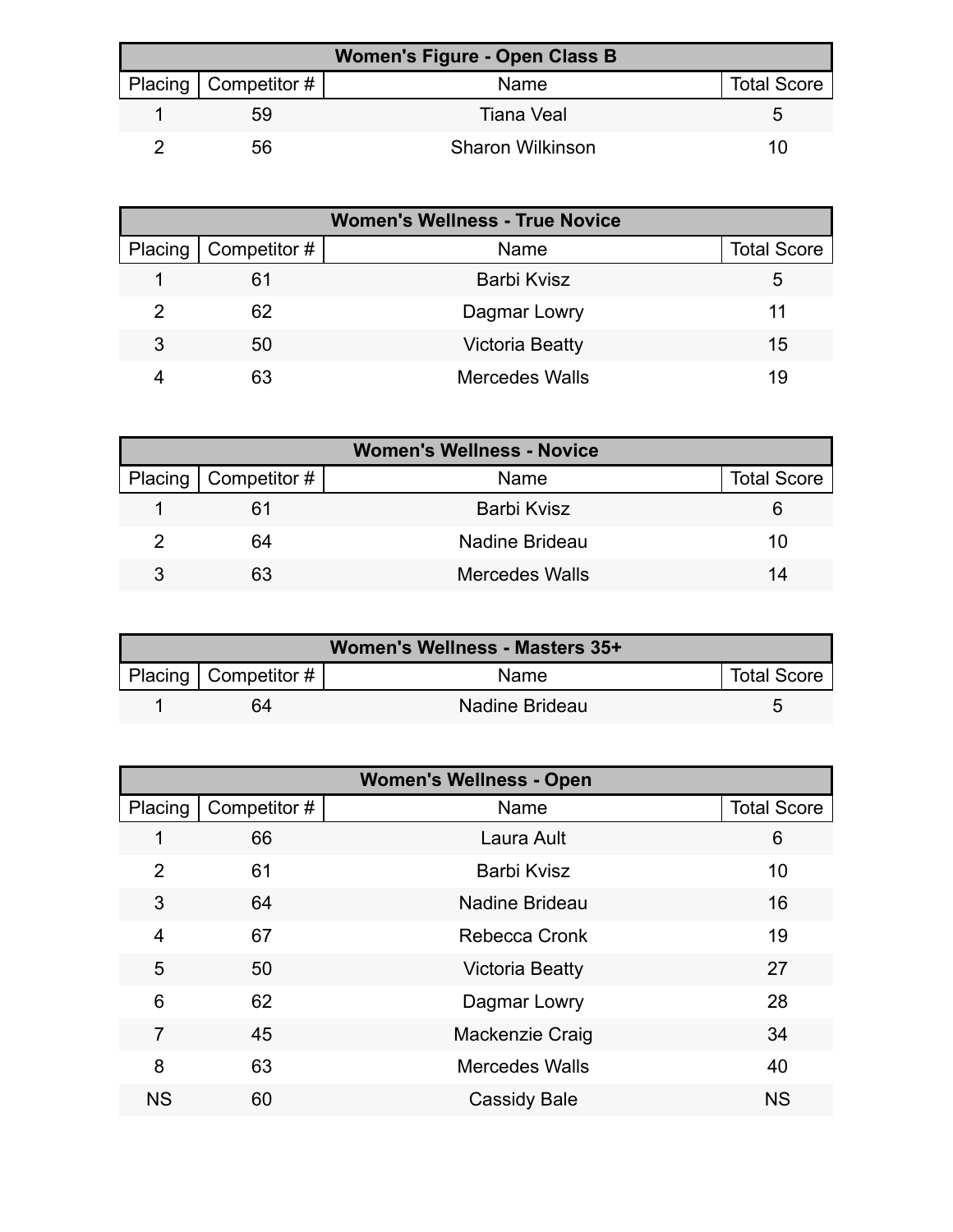| <b>Women's Bikini - True Novice A</b> |              |                        |                    |
|---------------------------------------|--------------|------------------------|--------------------|
| Placing                               | Competitor # | Name                   | <b>Total Score</b> |
|                                       | 77           | Safyaa Isse            | 6                  |
| 2                                     | 75           | Amy Frotten            | 9                  |
| 3                                     | 88           | Grace Zanichkowsky     | 17                 |
| 4                                     | 85           | Jenny Pham             | 18                 |
| 5                                     | 84           | <b>Julie Pelletier</b> | 26                 |
| 6                                     | 70           | Karen Boisvenue        | 29                 |
| 7                                     | 87           | Linda Robinson         | 35                 |
| 8                                     | 54           | Marie-Louise Trombetta | 40                 |

| <b>Women's Bikini - True Novice B</b> |              |                       |                    |  |
|---------------------------------------|--------------|-----------------------|--------------------|--|
| Placing                               | Competitor # | Name                  | <b>Total Score</b> |  |
| 1                                     | 86           | Megan Plourde         | 5                  |  |
| $\overline{2}$                        | 69           | Olivia Backman        | 11                 |  |
| 3                                     | 113          | Linéah-Eve Groskleg   | 14                 |  |
| $\overline{\mathbf{4}}$               | 83           | Monique Pawlak        | 20                 |  |
| 5                                     | 74           | Kristen Doyle         | 25                 |  |
| 6                                     | 80           | Michelle Krzewski     | 33                 |  |
| $\overline{7}$                        | 72           | <b>Kelsey Cook</b>    | 41                 |  |
| 8                                     | 81           | Amanda Luna           | 42                 |  |
| 9                                     | 73           | <b>Holly Dempster</b> | 43                 |  |
| 10                                    | 114          | Linda Bayak           | 48                 |  |
| 11                                    | 79           | Victoria Kennedy      | 53                 |  |
| 12                                    | 82           | <b>Sarah Nour</b>     | 62                 |  |
| 13                                    | 76           | Olivia Henderson      | 66                 |  |
| 14                                    | 68           | Andrea Ainslie        | 67                 |  |
| 15                                    | 78           | Alexandria Karavelus  | 75                 |  |
| 16                                    | 71           | Paige Bryenton        | 76                 |  |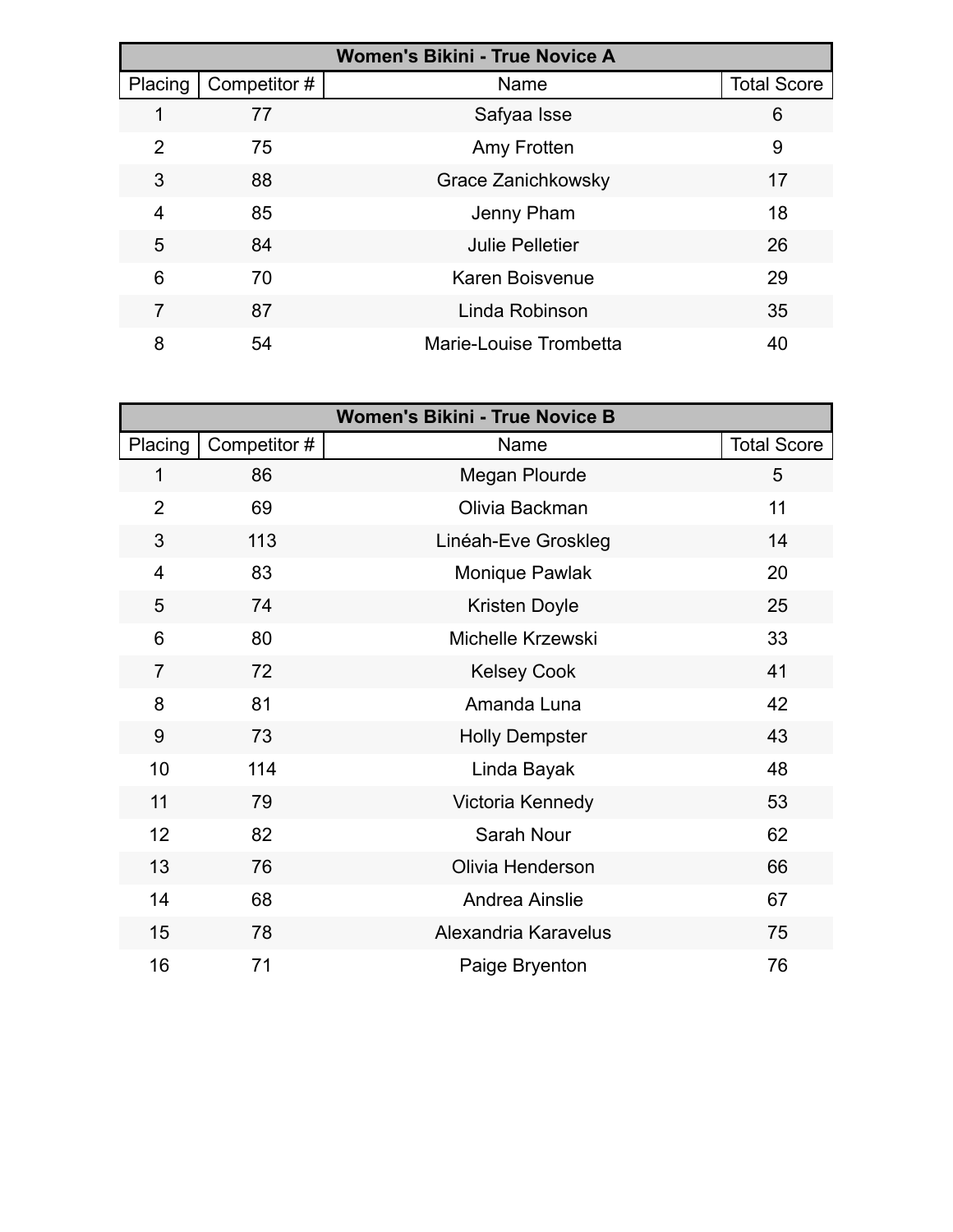| <b>Women's Bikini - Novice</b> |              |                      |                    |
|--------------------------------|--------------|----------------------|--------------------|
| Placing                        | Competitor # | Name                 | <b>Total Score</b> |
|                                | 77           | Safyaa Isse          | 5                  |
| $\overline{2}$                 | 75           | Amy Frotten          | 10                 |
| 3                              | 69           | Olivia Backman       | 15                 |
| 4                              | 74           | <b>Kristen Doyle</b> | 20                 |
| 5                              | 89           | <b>Yasmine Rabia</b> | 25                 |
| 6                              | 81           | Amanda Luna          | 30                 |
| 7                              | 114          | Linda Bayak          | 35                 |
| 8                              | 76           | Olivia Henderson     | 42                 |
| 9                              | 87           | Linda Robinson       | 45                 |
| 10                             | 78           | Alexandria Karavelus | 48                 |

| Women's Bikini - Masters 45+ |              |                        |                    |
|------------------------------|--------------|------------------------|--------------------|
| Placing                      | Competitor # | Name                   | <b>Total Score</b> |
| 1                            | 84           | <b>Julie Pelletier</b> | 8                  |
| $\overline{2}$               | 93           | Alexandra Miglietta    | 10                 |
| 3                            | 70           | Karen Boisvenue        | 16                 |
| 4                            | 92           | Elaine Mehta           | 19                 |
| 5                            | 94           | Hannah Weideman        | 22                 |
| 6                            | 90           | <b>Shelley Cross</b>   | 34                 |
| 7                            | 87           | Linda Robinson         | 35                 |
| 8                            | 53           | Julie Sangemino        | 38                 |
| 9                            | 54           | Marie-Louise Trombetta | 45                 |
| 10                           | 91           | Candice Rose Egan      | 48                 |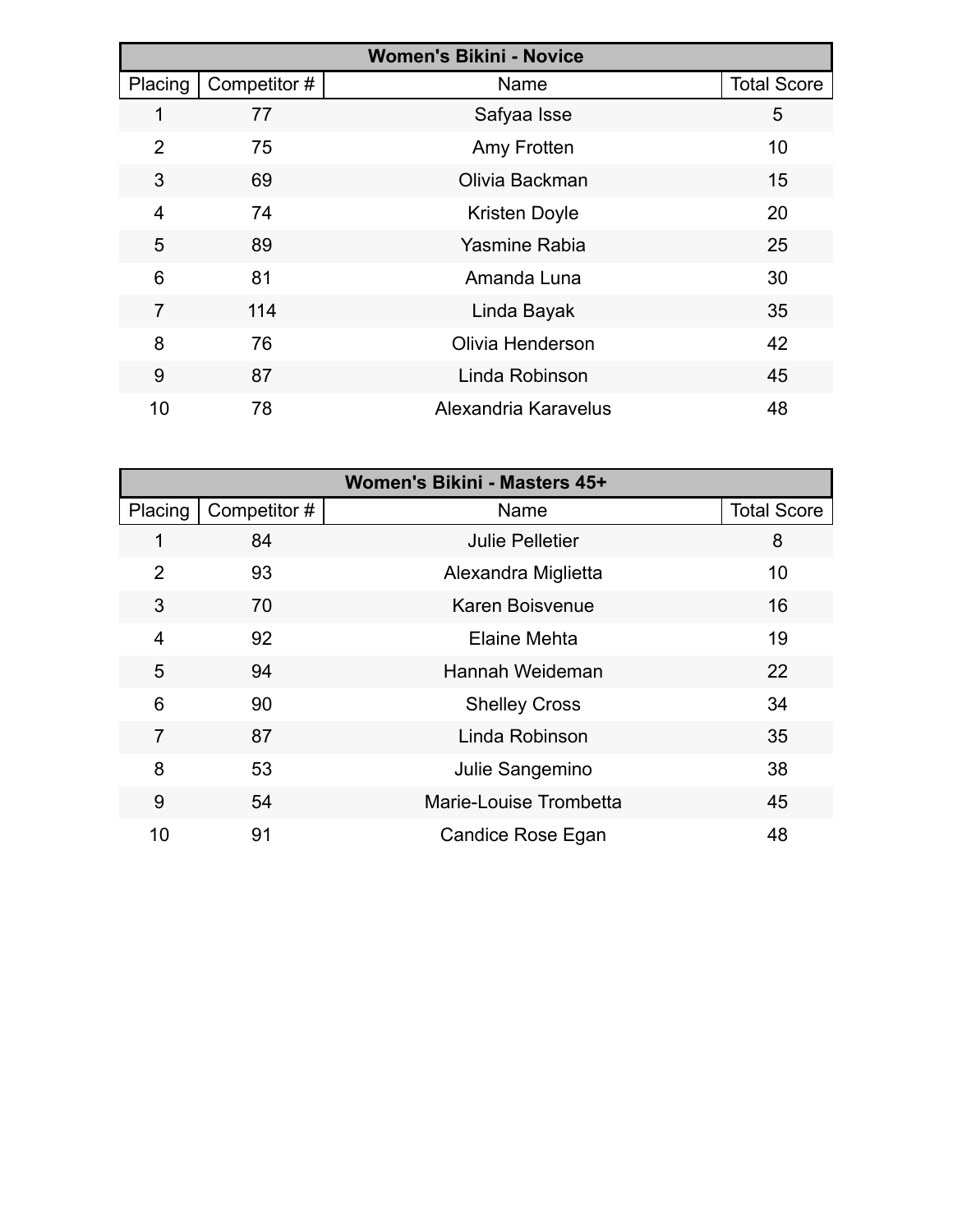| Women's Bikini - Masters 35+ |              |                        |                    |
|------------------------------|--------------|------------------------|--------------------|
| Placing                      | Competitor # | Name                   | <b>Total Score</b> |
| 1                            | 95           | <b>Nancy Brodeur</b>   | 5                  |
| $\overline{2}$               | 96           | Cintia Mayorga         | 10                 |
| 3                            | 93           | Alexandra Miglietta    | 15                 |
| 4                            | 94           | Hannah Weideman        | 21                 |
| 5                            | 80           | Michelle Krzewski      | 27                 |
| 6                            | 114          | Linda Bayak            | 32                 |
| $\overline{7}$               | 68           | Andrea Ainslie         | 34                 |
| 8                            | 92           | <b>Elaine Mehta</b>    | 39                 |
| 9                            | 87           | Linda Robinson         | 47                 |
| 10                           | 53           | Julie Sangemino        | 49                 |
| 11                           | 90           | <b>Shelley Cross</b>   | 56                 |
| 12                           | 54           | Marie-Louise Trombetta | 59                 |
| 13                           | 91           | Candice Rose Egan      | 61                 |

| Women's Bikini - Open Class A |              |                           |                    |  |  |
|-------------------------------|--------------|---------------------------|--------------------|--|--|
| Placing                       | Competitor # | Name                      | <b>Total Score</b> |  |  |
| 1                             | 77           | Safyaa Isse               | 9                  |  |  |
| $\overline{2}$                | 98           | <b>Hollie Pullins</b>     | 10                 |  |  |
| 3                             | 95           | <b>Nancy Brodeur</b>      | 13                 |  |  |
| 4                             | 75           | Amy Frotten               | 19                 |  |  |
| 5                             | 96           | Cintia Mayorga            | 26                 |  |  |
| 6                             | 85           | Jenny Pham                | 28                 |  |  |
| $\overline{7}$                | 88           | <b>Grace Zanichkowsky</b> | 36                 |  |  |
| 8                             | 70           | <b>Karen Boisvenue</b>    | 43                 |  |  |
| 9                             | 84           | <b>Julie Pelletier</b>    | 45                 |  |  |
| 10                            | 89           | <b>Yasmine Rabia</b>      | 50                 |  |  |
| 11                            | 82           | <b>Sarah Nour</b>         | 51                 |  |  |
| 12                            | 54           | Marie-Louise Trombetta    | 60                 |  |  |